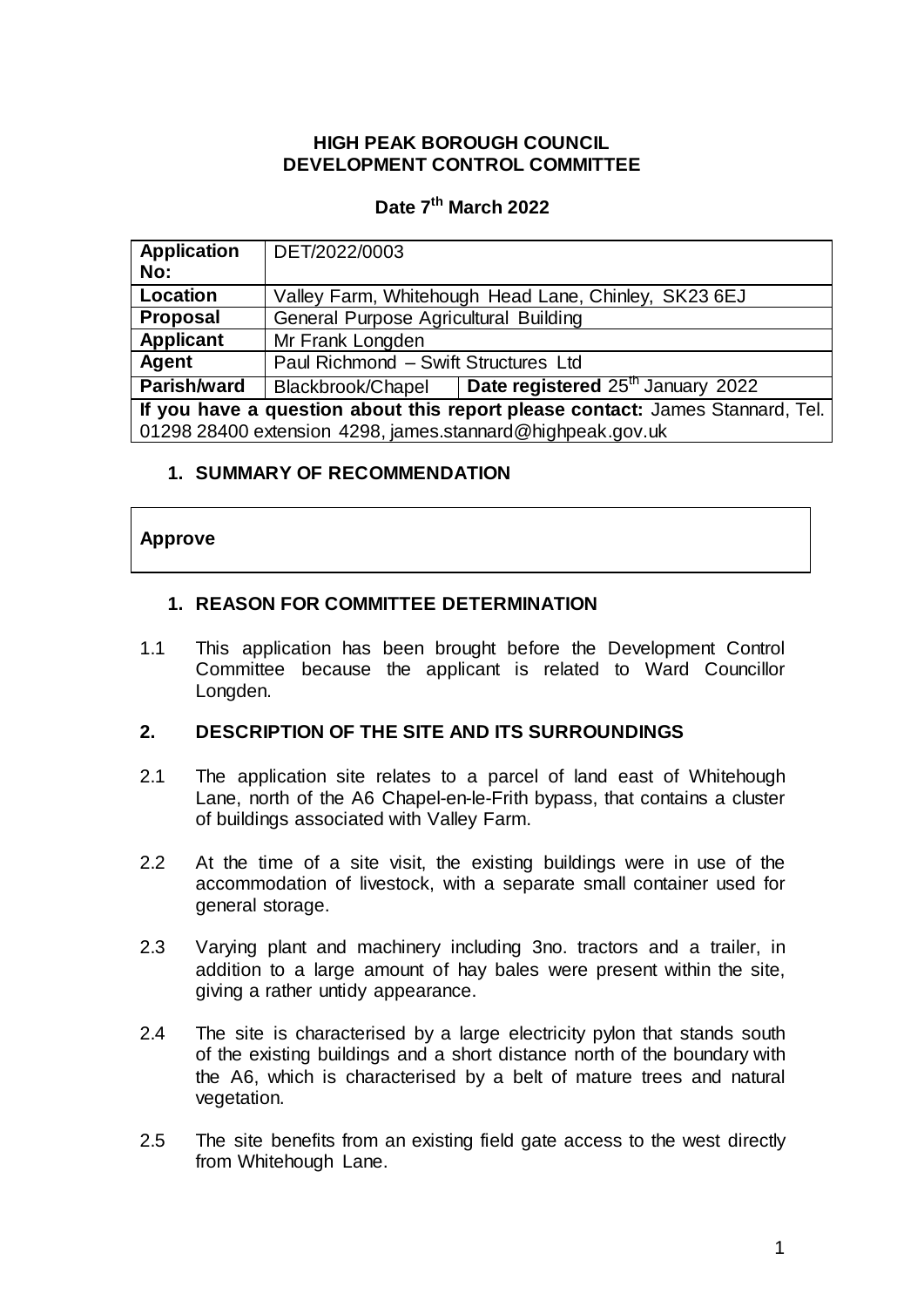# **3. DESCRIPTION OF THE PROPOSAL**

- 3.1 The application seeks permission for a general purpose agricultural building under the prior notification procedure within Schedule 2, Part 6, Class A of the General Permitted Development Order (GPDO) 2015 as amended.
- 3.2 The building is shown to have a simple rectangular form that has an overall height of approximately 5m, which would be positioned to the south of one of the existing livestock buildings, orientated at right angles to it, with one end extending into the adjacent field, which forms part of the agricultural holding.
- 3.3 The building would be constructed from materials typical of this nature of building, with a combination of breeze blocks and concrete profile sheeting making up the external walls and roof.

# **4. RELEVANT PLANNING HISTORY**

4.1 The site has been subject to the following planning history:

HPK/0003/8243 Farm Building (Approved 14/09/1999)

# **5. PLANNING LEGISLATION RELEVANT TO THE DECISION**

Schedule 2, Part 6, Class A of the General Permitted Development Order (GPDO) 2015 as amended

### **6. CONSULTATIONS CARRIED OUT**

| <b>Site notice</b>       | Expiry date for comments: N/A |
|--------------------------|-------------------------------|
| <b>Neighbour letters</b> | Expiry date for comments: N/A |
| <b>Press Notice</b>      | Expiry date for comments: N/A |

6.1 The nature of the application (prior approval) does not require any public consultation.

### **7. OFFICER ASSESSMENT**

- 7.1 This prior notification application has been submitted under Schedule 2, Part 6 of the General Permitted Development Order (GPDO) 2015 as amended.
- 7.2 Part 6 of the GPDO relates to agricultural and forestry development. Class A relates to development on units of 5 hectares of more and permits the following:
	- **A. The carrying out on agricultural land comprised in an agricultural unit of 5 hectares or more in area of –**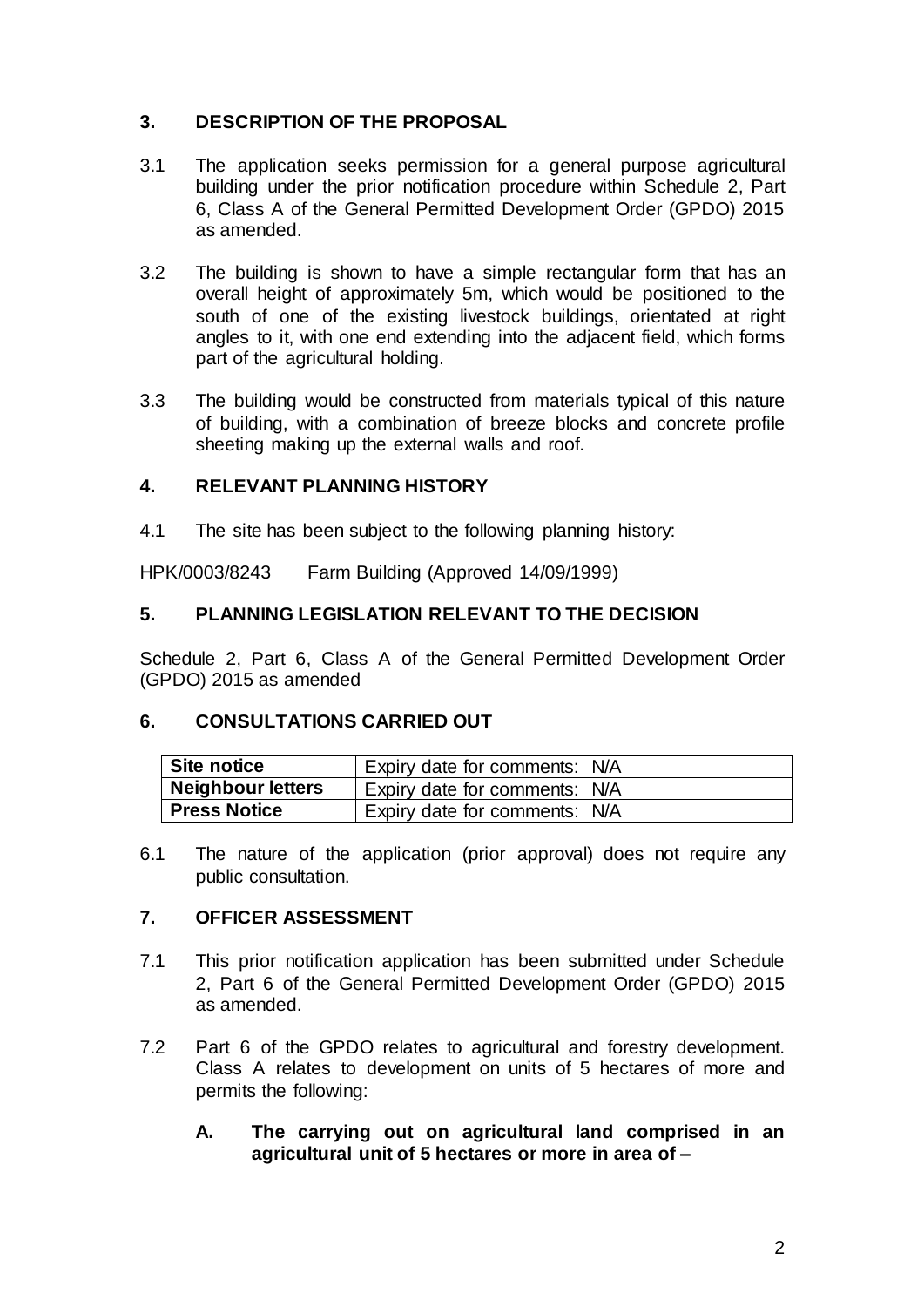- **(a) works for the erection, extension or alteration of a building; or**
- **(b) any excavation or engineering operations, which are reasonably necessary for the purposes of agriculture within that unit**
- 7.3 The agent submits that the proposed building is needed to store plant and machinery and fodder that is currently kept in an open yard, which is vulnerable to the elements and as a risk of security. A not to scale map of the land holding has also been submitted.
- 7.4 An inspection of the site confirms that the existing buildings are home to livestock and cattle, with an array of plant and machinery (e.g. tractors) as well as hay bales being kept in the open in an untidy adhoc manner.
- 7.5 Further to the above, it is accepted that Valley Farm is an established agricultural holding in excess of 5ha and that the proposed building is reasonably necessary for the purposes of agriculture within the holding.
- 7.6 Paragraph A.1 sets out the parameters for where development is not permitted under Class A. An assessment of the proposed development against these parameters is set out as follows:

#### **(a) the development would be carried out on a separate parcel of land forming part of the unit is less than 1 hectare in area**

The proposed building would be contained within the same parcel of land as the existing buildings that form part of the holding and thus the application is compliant with Paragraph A.1(a).

**(b) it would consist of the erection of any agricultural building on an established agricultural unit (as defined in paragraph X of Part 3 of this Schedule) where development under Class Q or S of Part 3 (changes of use) of this Schedule has been carried out within a period of 10 years ending with the date on which development under Class A(a) begins**

A review of the planning history confirms that the site has not benefited from any prior notification consent under Part 3 Class Q or S and as such the application complies with Paragraph A.1(b).

#### **(c) it would consist of, or include, the erection, extension or alteration of a dwelling**

The proposal comprises an steel portal frame agricultural building and does not include any new, extended or altered dwelling. The application is thus compliant with Paragraph A.1(c)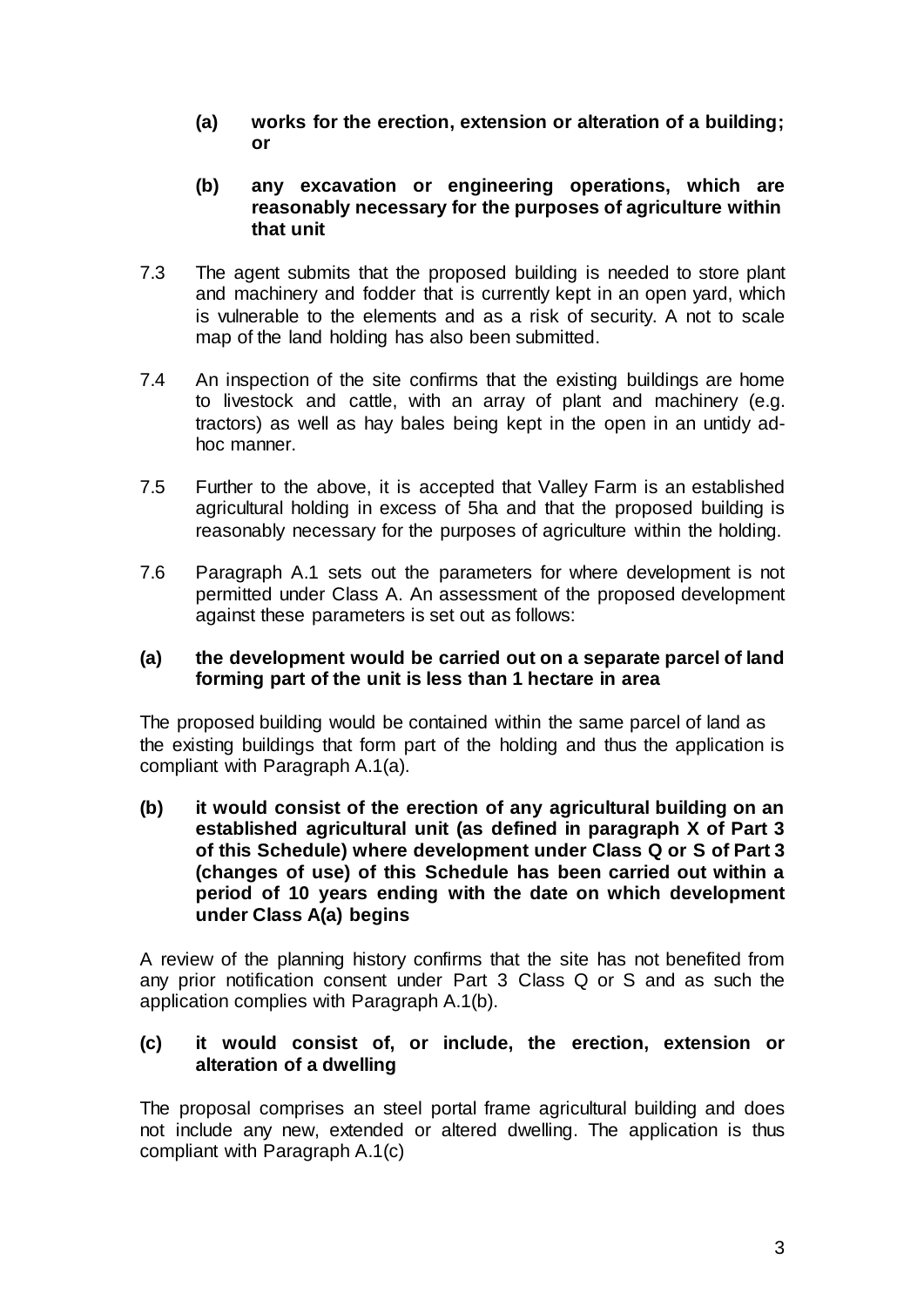### **(d) it would involve the provision of a building, structure or works not designed for agricultural purposes**

The proposed building is of a scale, height, mass and visual appearance that is commensurate with traditional agricultural buildings, constructed from a combination of breeze blocks and concrete profile sheeting, that is clearly designed for agricultural purpose. The application is thus compliant with Paragraph A.1(d)

# **(e) the ground area which would be covered by –**

- **(i) any works or structure (other than a fence) for accommodating livestock or any plant or machinery arising from engineering operations; or**
- **(ii) any building erected or extended or altered by virtue of Class A**

### **would exceed 1,000 square metres, calculated as described in paragraph D.1(2)(a) of this Part**

The submitted plans show the building to span a width of 22.8m and a depth of 9.1m, equating to a total floor area of approximately 207sqm. The application is thus compliant with Paragraph A.1(e).

### **(f) the height of any part of any building, structure or works within 3 kilometres of the perimeter of an aerodrome would exceed 3 metres**

There are no aerodromes within 3km of the site and therefore the application is compliant with Paragraph A.1(f)

#### **(g) the height of any part of any building, structure or works not within 3 kilometres of an aerodrome would exceed 12 metres**

The Elevation Plans show the building to have an eaves height of 3.86m and an overall ridge height of 5.08m. The application is thus compliant with Paragraph A.1(g)

### **(h) any part of the development would be within 25 metres of a metalled part of a trunk road or classified road**

The nearest classified roads to the site are Whitehough Lane, which stands some 90 metres to the west of the side elevation of the proposed building, and the Chapel-en-le-Frith bypass (A6) which stands approximately 40m to the south at its closest point. The application is therefore compliant with Paragraph A.1(h)

**(i) it would consist of, or include, the erection or construction of, or the carrying out of any works to, a building, structure or an**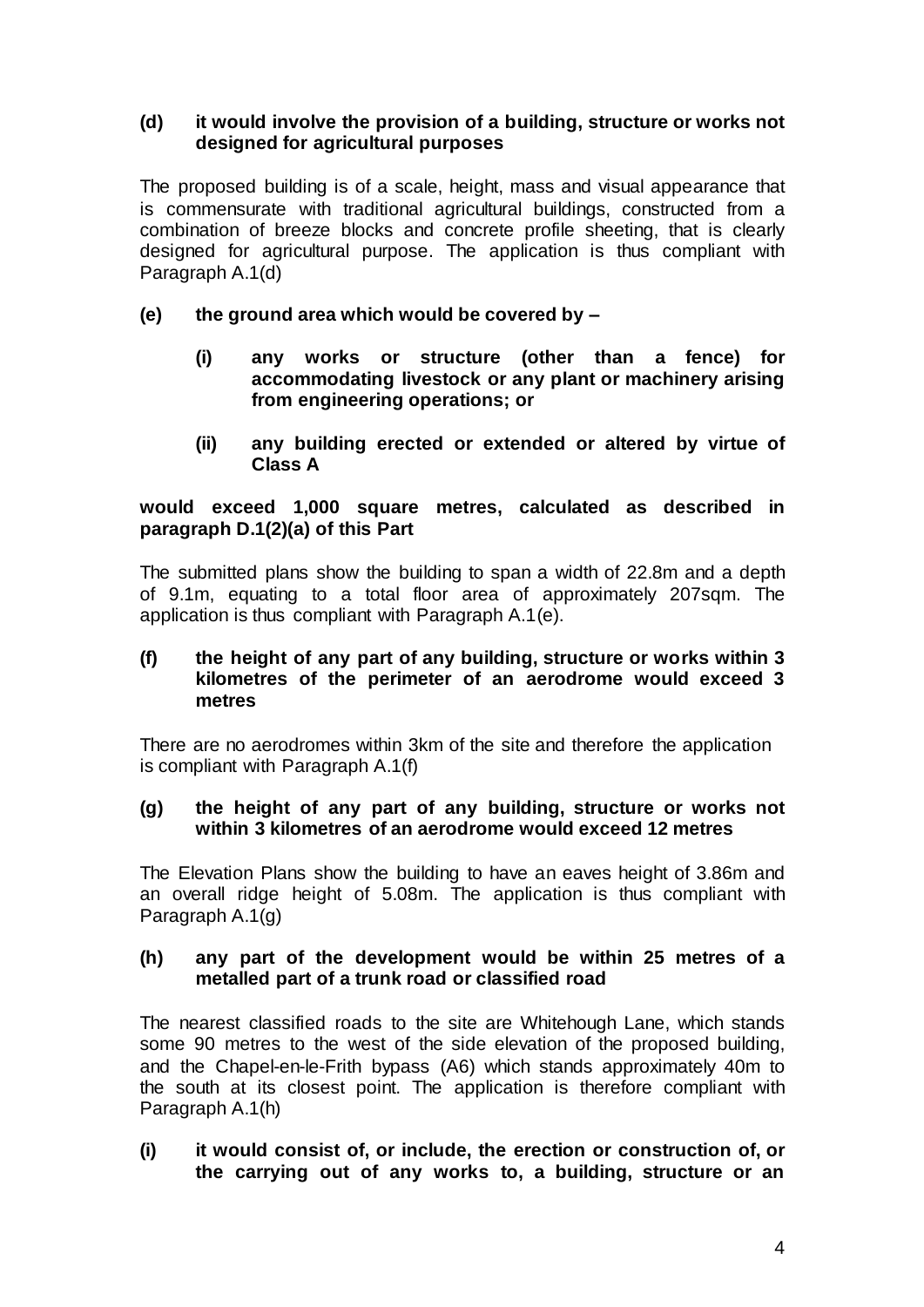**excavation used or to be used for the accommodation of livestock or for the storage of slurry or sewage sludge where the building, structure or excavation is, or would be, within 400 metres of the curtilage of a protected building**

A protected building is defined within the GPDO as

*"any permanent building which is normally occupied by people or would be so occupied, if it were in use for purposes for which it is designed, but does not include:-*

- *(a) a building within the agricultural unit; or*
- *(b) a dwelling or other building on another agricultural unit which is used for or in connection with agriculture"*

The proposal is described as a general purpose agricultural building that would be home to plant, machinery and fodder, and would not be used to house any cattle or livestock. As such, whilst the building would be located within residential properties (protected buildings) adjacent to Whitehough Lane, the fact that the building would not be used to house livestock or cattle results in the application being compliant with Paragraph A.1(i).

**(j) it would involve excavation or engineering operations on or over article 2(4) land which are connected with fish farming;**

The proposal does not involve any engineering operations connected with fish farming and as such the application is compliant with Paragraph A.1(j)

- **(k) any building for storing fuel for or waste from a biomass or an anaerobic digestion system –**
	- **(i) would be used for storing waste not produced by that boiler or system or for storing fuel not produced on land within the unit; or**
	- **(ii) is or would be within 400 metres of the curtilage of a protected building**

The proposed building is a general purpose storage building that would not be used for storing fuel for or waste from a biomass or anaerobic digestion system and as such the application is compliant with Paragraph A.1(k).

- 7.7 The above assessment confirms that the proposal meets all of the parameters set out under Paragraph A.1 and such constitutes permitted development.
- 7.8 In line with conditions set out under Paragraph A.2, the local authority must consider whether prior approval is required having regard to the siting, design and external appearance of the building.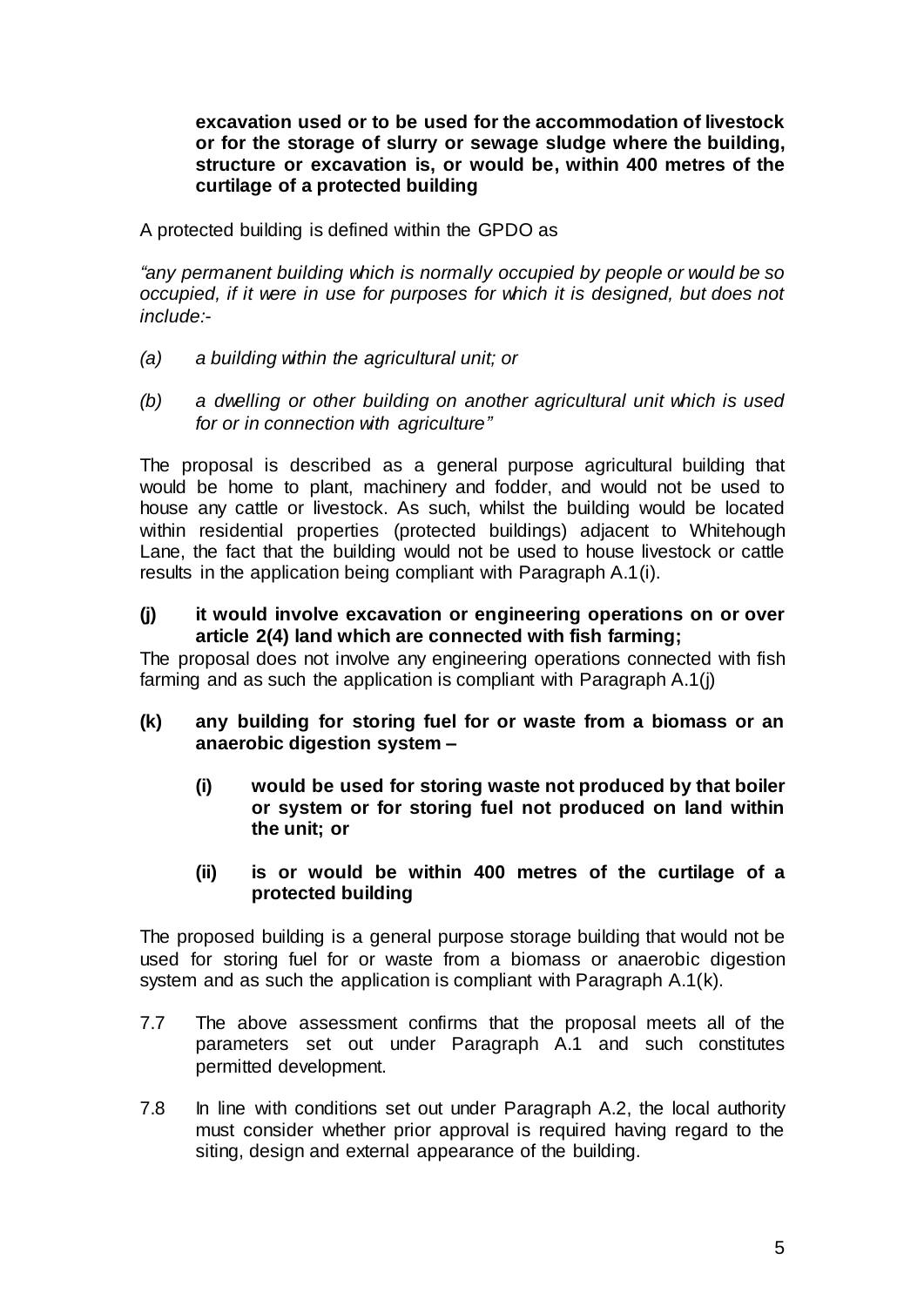### **Siting, Design and Appearance**

- 7.9 The existing site consists of a cluster of buildings that stand adjacent to a large agricultural field to the east which is bounded to the south by a belt of mature trees that form the northern boundary of the A6 Chapelen-le-Frith bypass.
- 7.10 Within the confines of the site a short distance south of the existing agricultural building is a large electricity pylon, which together with the nearby A6, significantly reduces the sensitivity of the immediate rural landscape character.
- 7.11 The proposed building is shown to be sited between the pylon and nearby agricultural building, having a rectangular form, orientated at right angles to the existing buildings.
- 7.12 Whilst the proposed building would encroach into the adjacent agricultural field, outside of the existing farmyard, it is considered that the building would retain a strong spatial and visual relationship with the existing form of agricultural development and be read within the existing context from public vantage points.
- 7.13 The proposed building is of a modest scale, height and massing that is considered to strike an appropriate balance between the practical needs of such a building and the need to minimise landscape and visual impacts.
- 7.13 The proposed building is shown to be constructed from materials that are typical of an agricultural building, and are considered to result in a development that is in keeping with the existing character of the stie, and respects the character of the immediate and wider rural landscape.
- 7.14 Having regard to the above, the proposed plans are considered to be acceptable with regards to siting, design and external appearance.

### **Planning balance & Conclusion**

- 7.21 This prior notification application submitted under Part 6, Class A of the GPDO seeks consent for a general purpose agricultural building which is associated with a long established agricultural holding, Valley Farm, Whitehough Lane, Chinley
- 7.22 Based on a site visit and conversations with the agent, Officers are satisfied that the proposed building is reasonably necessary for the purposes of agriculture in connection with the existing holding.
- 7.23 An assessment of the application has found the proposals to be compliant with all parameters set out under Paragraph A.1 and thus the proposals constitute permitted development.